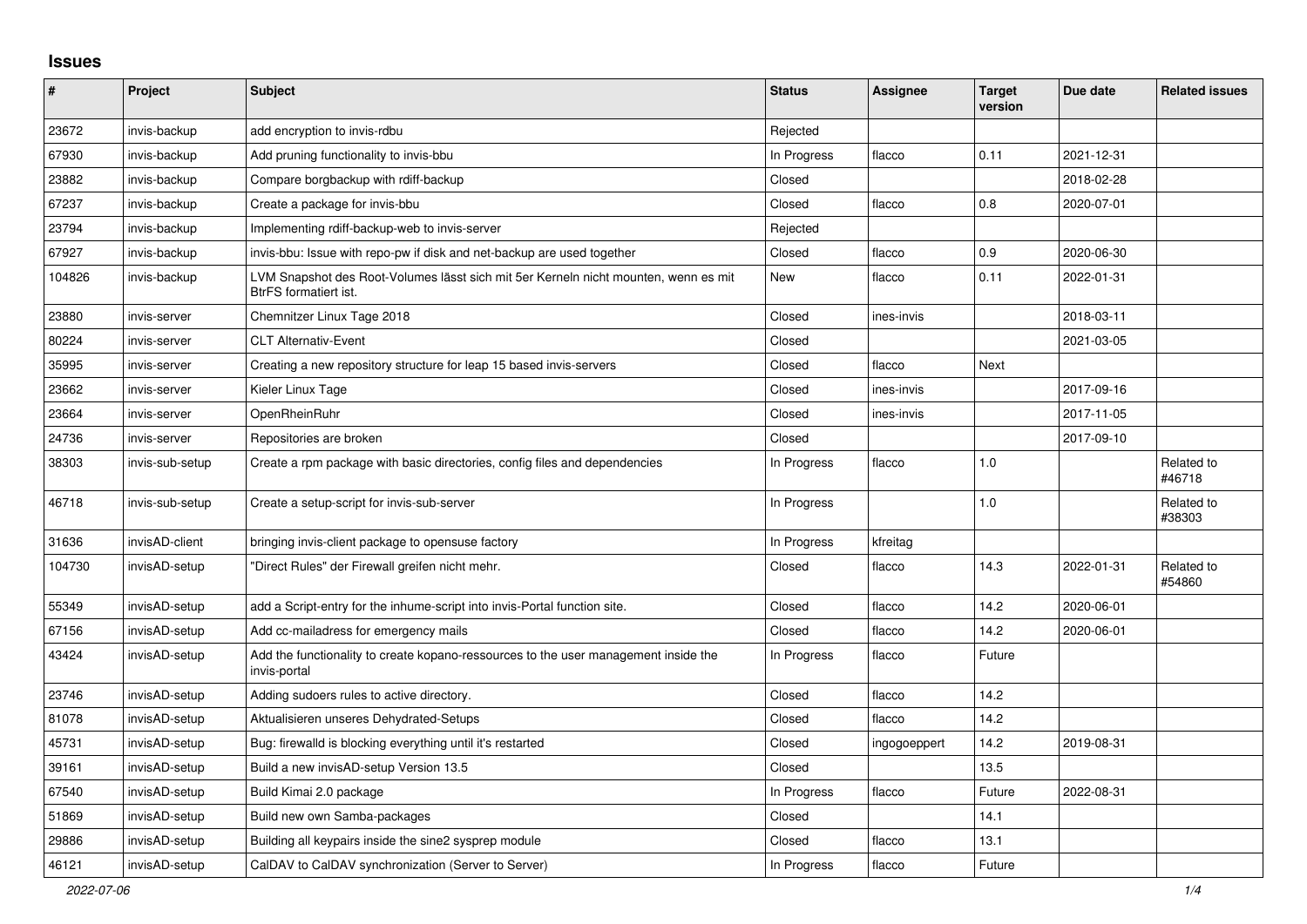| $\#$  | Project       | Subject                                                                                                | <b>Status</b> | <b>Assignee</b> | <b>Target</b><br>version | Due date   | <b>Related issues</b> |
|-------|---------------|--------------------------------------------------------------------------------------------------------|---------------|-----------------|--------------------------|------------|-----------------------|
| 47072 | invisAD-setup | Check our DHCP-LDAP Schema                                                                             | Closed        |                 | 14.1                     |            |                       |
| 25532 | invisAD-setup | Combine z-push and owncloud vHosts                                                                     | Closed        | flacco          | 13.1                     |            |                       |
| 36108 | invisAD-setup | Connect kimai to AD                                                                                    | Resolved      | flacco          | 14.0                     |            |                       |
| 43313 | invisAD-setup | Create an upgrade path from samba 4.6 to 4.7 with MIT kerberos                                         | Closed        | ingogoeppert    | 13.5                     |            |                       |
| 23652 | invisAD-setup | create apparmor profiles for samba ad components                                                       | Closed        | flacco          |                          | 2017-09-09 |                       |
| 81076 | invisAD-setup | DHCP-Server Konfiguration im AD so vorbereiten, dass der Server Routen pushen kann.                    | In Progress   | flacco          | Future                   | 2021-12-31 |                       |
| 97598 | invisAD-setup | diskchecker meldet defekten RAID-Verbund nicht                                                         | Resolved      | flacco          | 14.3                     | 2021-09-10 |                       |
| 54389 | invisAD-setup | DNS-Updates via DHCP-Server should be possible                                                         | New           |                 | Future                   |            |                       |
| 30592 | invisAD-setup | Dokuwiki Module is broken                                                                              | Closed        | flacco          | 13.1                     |            |                       |
| 67495 | invisAD-setup | dokuwiki setup with sine2 fails                                                                        | Closed        | flacco          | 14.2                     |            |                       |
| 67189 | invisAD-setup | easyrsa batch mode                                                                                     | Rejected      | flacco          |                          |            |                       |
| 98264 | invisAD-setup | EFI-Boot bei Systemen mit Linux MD-RAID Verbünden                                                      | Closed        | flacco          | 14.3                     | 2022-01-31 |                       |
| 81114 | invisAD-setup | Erweitern des Administrator-Accounts um POSIX-Attribute und Zuweisung des<br>Logon-Scripts "admin.cmd" | Closed        | flacco          | 14.3                     | 2021-10-31 | Related to<br>#98042  |
| 46472 | invisAD-setup | Evaluation: EGroupware                                                                                 | New           | flacco          | Future                   |            |                       |
| 54860 | invisAD-setup | Firewall: NAT Rules for inbound Routing via VPN are missing.                                           | Closed        | flacco          | 14.2                     | 2020-06-01 | Related to<br>#104730 |
| 35946 | invisAD-setup | GroupPolicies to rollout software to windows-clients                                                   | Rejected      | ingogoeppert    | 14.0                     |            |                       |
| 37414 | invisAD-setup | Implementation of SingleSignOn                                                                         | In Progress   |                 | Future                   |            |                       |
| 36106 | invisAD-setup | Implentation of invoiceplane to invis-server Setup                                                     | Resolved      | flacco          | 14.0                     |            |                       |
| 25128 | invisAD-setup | invis-Portal default configuration                                                                     | Closed        | flacco          | 13.1                     | 2017-11-01 | Related to<br>#33427  |
| 52019 | invisAD-setup | invis-Portal: Add a new function-site                                                                  | Closed        |                 | 14.1                     |            | Related to<br>#25528  |
| 51383 | invisAD-setup | invis-Portal: Filter for Hostlist                                                                      | Closed        |                 | 14.1                     |            |                       |
| 51920 | invisAD-setup | invis-Server Setup Test with openSUSE Leap 15.1                                                        | Closed        |                 | 14.1                     |            |                       |
| 51386 | invisAD-setup | invis-Server should be compatile with Btrfs.                                                           | Closed        |                 | 14.1                     |            |                       |
| 25198 | invisAD-setup | invis-Server Upgrade System                                                                            | Feedback      |                 | Future                   |            |                       |
| 67477 | invisAD-setup | inviscerts crl should restart openvpn                                                                  | Closed        | flacco          | 14.2                     | 2020-06-01 |                       |
| 36511 | invisAD-setup | It should be possible for admins to manage mailaccounts for other users                                | Closed        | flacco          | 14.3                     | 2021-10-31 | Related to<br>#98042  |
| 81080 | invisAD-setup | Kopano Dienste auf anderen Servern betreiben                                                           | Closed        | flacco          | 14.3                     | 2021-10-31 | Related to<br>#98042  |
| 81074 | invisAD-setup | Kopano stolpert über PST-Dateien die via Outlook-PST Export von IMAP Konten erzeugt<br>werden.         | Closed        | flacco          | 14.2                     | 2020-12-31 |                       |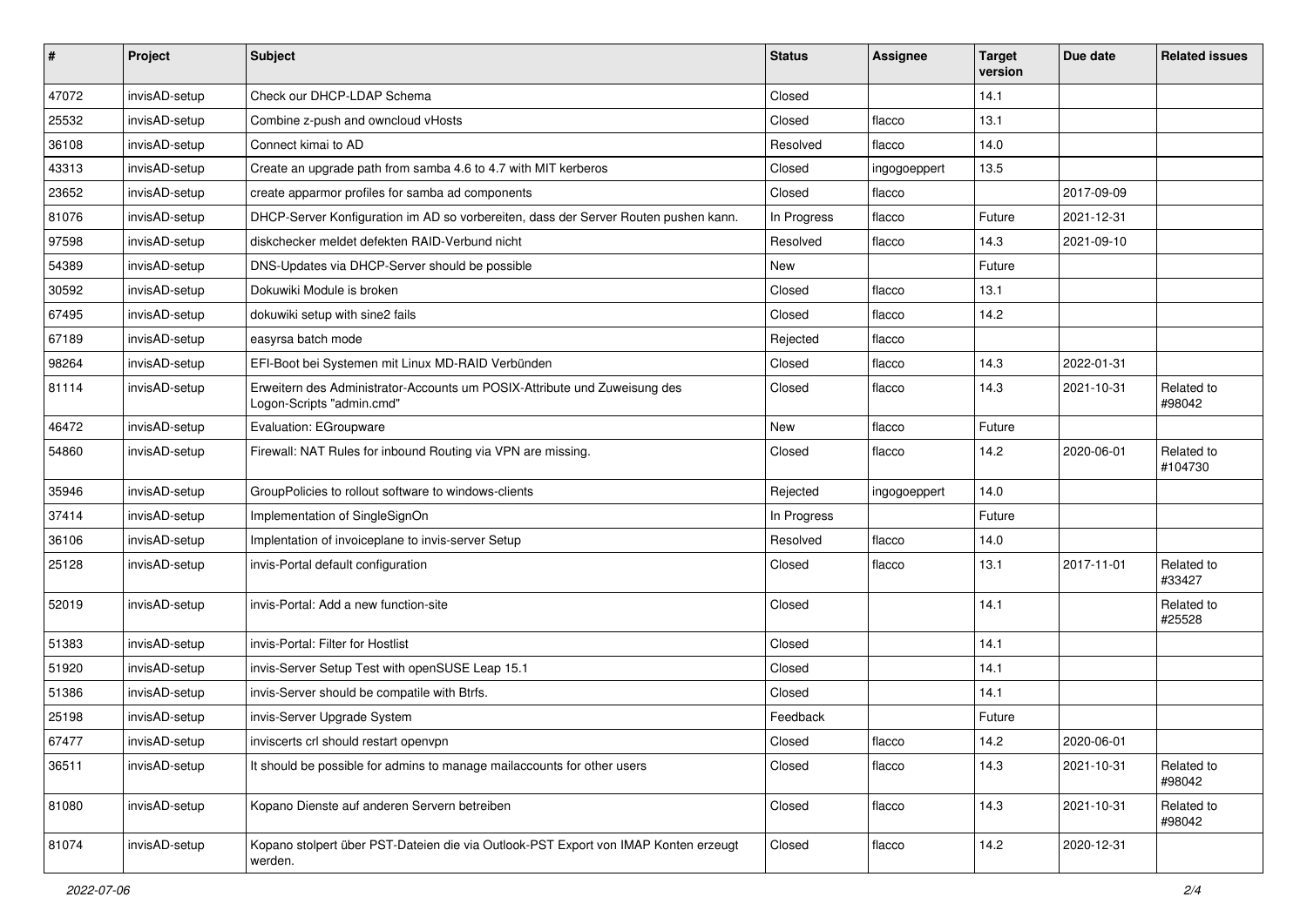| $\sharp$ | Project       | <b>Subject</b>                                                                               | <b>Status</b> | <b>Assignee</b> | <b>Target</b><br>version | Due date   | <b>Related issues</b>                                                                                              |
|----------|---------------|----------------------------------------------------------------------------------------------|---------------|-----------------|--------------------------|------------|--------------------------------------------------------------------------------------------------------------------|
| 27090    | invisAD-setup | Idb library conflict                                                                         | Resolved      |                 |                          |            |                                                                                                                    |
| 81072    | invisAD-setup | mdadm prüft neuerdings jetzt regelmäßig alle Raid-Verbünde -> diskchecker Script<br>anpassen | Closed        | flacco          | 14.2                     | 2021-05-31 |                                                                                                                    |
| 36079    | invisAD-setup | Modify sine2 / invisAD-setup to be compatible with leap 15                                   | Closed        | flacco          | 14.0                     |            | Related to<br>#27096, Related<br>to #25802,<br>Related to<br>#36115, Related<br>to #36003,<br>Related to<br>#36514 |
| 36514    | invisAD-setup | ntp was removed from minimal server based setup                                              | Closed        |                 | 14.0                     |            | Related to<br>#36079                                                                                               |
| 36115    | invisAD-setup | Password-Handling during sine2 run                                                           | Resolved      | flacco          | 14.0                     |            | Related to<br>#36079                                                                                               |
| 97604    | invisAD-setup | Passwörter von Mail-Konten im AD                                                             | In Progress   | flacco          | Future                   | 2021-12-30 |                                                                                                                    |
| 27094    | invisAD-setup | PFS Setup for Kopano                                                                         | Closed        | flacco          | 14.0                     |            |                                                                                                                    |
| 97775    | invisAD-setup | Postfix Setup erweitern - Relay-by-Sender / Fallback-Relay                                   | In Progress   | flacco          | 14.3                     | 2021-10-31 | Related to<br>#98042                                                                                               |
| 111974   | invisAD-setup | Problem mit DNS bei Übernahme eines bestehenden AD                                           | In Progress   | flacco          | 14.3                     | 2022-06-30 |                                                                                                                    |
| 36249    | invisAD-setup | Realization of headless server-side owncloud synchronization                                 | Closed        | flacco          | 14.0                     |            |                                                                                                                    |
| 33427    | invisAD-setup | Reduce the set of configuration variables in invis-Portals default configuration             | Rejected      | flacco          | 14.0                     |            | Related to<br>#25128                                                                                               |
| 98042    | invisAD-setup | Release invis-Server 14.3                                                                    | In Progress   | flacco          | 14.3                     | 2021-11-30 | Related to<br>#97775, Related<br>to #81114,<br>Related to<br>#81080, Related<br>to #67543,<br>Related to<br>#36511 |
| 33736    | invisAD-setup | Renewing the Kopano configuration files                                                      | Closed        | flacco          | 14.0                     |            |                                                                                                                    |
| 23792    | invisAD-setup | Showing invis-Server and openSUSE version numbers in invis-Portal                            | Closed        | flacco          |                          | 2017-09-08 |                                                                                                                    |
| 35943    | invisAD-setup | Switch from networkmanager back to wickedd                                                   | Closed        | flacco          | 14.0                     |            |                                                                                                                    |
| 36003    | invisAD-setup | Switch to dehydrated package from distribution                                               | Resolved      | flacco          | 14.0                     |            | Related to<br>#36079                                                                                               |
| 25802    | invisAD-setup | Switch to firewalld                                                                          | Closed        | ingogoeppert    | 14.0                     |            | Related to<br>#36079                                                                                               |
| 67486    | invisAD-setup | Test invisAD-setup-14 (14.2) with openSUSE Leap 15.2                                         | Closed        | flacco          | 14.2                     | 2020-06-06 |                                                                                                                    |